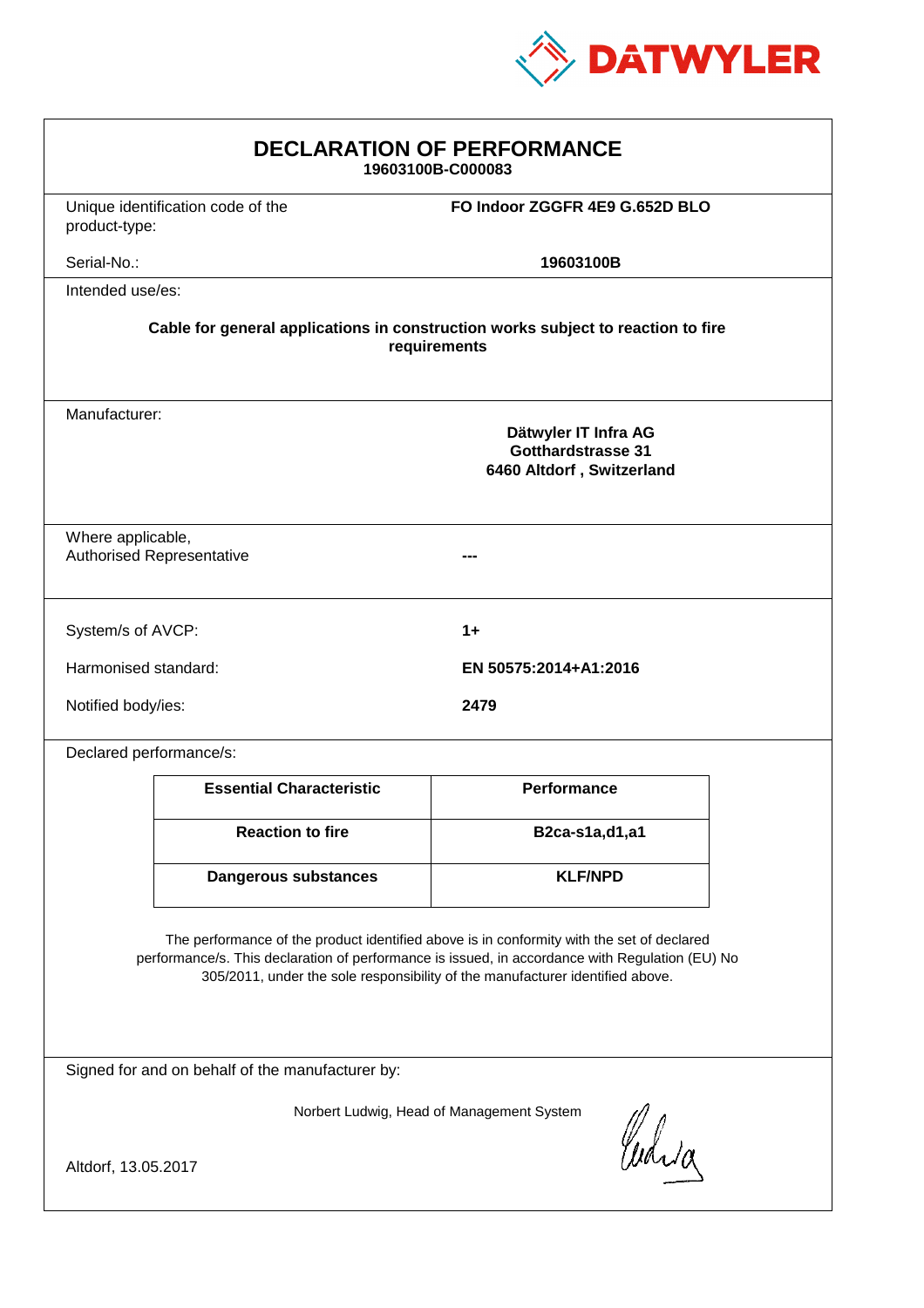

| <b>LEISTUNGSERKLÄRUNG</b><br>19603100B-C000083                                                                                                                                                                                                             |                                             |                                                                                |  |
|------------------------------------------------------------------------------------------------------------------------------------------------------------------------------------------------------------------------------------------------------------|---------------------------------------------|--------------------------------------------------------------------------------|--|
|                                                                                                                                                                                                                                                            | Eindeutiger Kenncode des Produkttyps:       | FO Indoor ZGGFR 4E9 G.652D BLO                                                 |  |
| Serien-Nr.:                                                                                                                                                                                                                                                |                                             | 19603100B                                                                      |  |
| Verwendungszweck(e):                                                                                                                                                                                                                                       |                                             |                                                                                |  |
| Kabel/Leitung für allgemeine Anwendungen in Bauwerken in Bezug auf die<br>Anforderungen an das Brandverhalten                                                                                                                                              |                                             |                                                                                |  |
| Hersteller:                                                                                                                                                                                                                                                |                                             | Dätwyler IT Infra AG<br><b>Gotthardstrasse 31</b><br>6460 Altdorf, Switzerland |  |
|                                                                                                                                                                                                                                                            | Wo anwendbar, Bevollmächtigter:             |                                                                                |  |
| Leistungsbeständigkeit:                                                                                                                                                                                                                                    | System(e) zur Bewertung und Überprüfung der | 1+                                                                             |  |
| Harmonisierte Norm:                                                                                                                                                                                                                                        |                                             | EN 50575:2014+A1:2016                                                          |  |
| Notifizierte Stelle(n):                                                                                                                                                                                                                                    |                                             | 2479                                                                           |  |
| Erklärte Leistung(en):                                                                                                                                                                                                                                     |                                             |                                                                                |  |
|                                                                                                                                                                                                                                                            | <b>Wesentliche Merkmale</b>                 | Leistung                                                                       |  |
|                                                                                                                                                                                                                                                            | <b>Brandverhalten</b>                       | B2ca-s1a,d1,a1                                                                 |  |
|                                                                                                                                                                                                                                                            | Gefährliche Stoffe                          | <b>KLF/NPD</b>                                                                 |  |
| Die Leistung des vorstehenden Produkts entspricht der erklärten Leistung/den erklärten<br>Leistungen. Für die Erstellung der Leistungserklärung im Einklang mit der Verordnung (EU) Nr.<br>305/2011 ist allein der obengenannte Hersteller verantwortlich. |                                             |                                                                                |  |
| Unterzeichnet für den Hersteller und im Namen des Herstellers von:                                                                                                                                                                                         |                                             |                                                                                |  |
| Norbert Ludwig, Head of Management System<br>Curia<br>Altdorf, 13.05.2017                                                                                                                                                                                  |                                             |                                                                                |  |
|                                                                                                                                                                                                                                                            |                                             |                                                                                |  |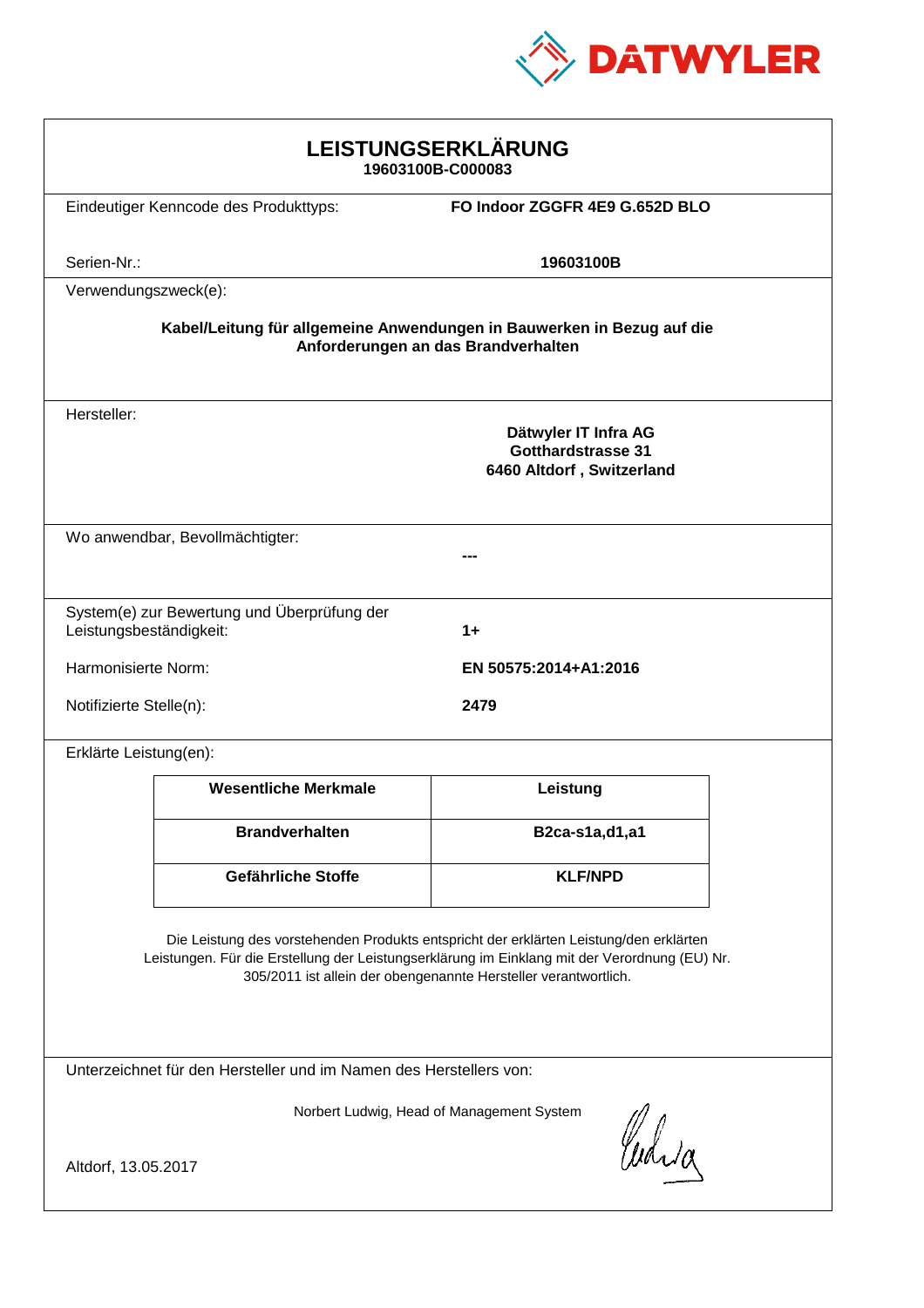

| <b>PRESTATIEVERKLARING</b><br>19603100B-C000083                                                                                                                                                                                                                             |                                  |                                                                         |  |
|-----------------------------------------------------------------------------------------------------------------------------------------------------------------------------------------------------------------------------------------------------------------------------|----------------------------------|-------------------------------------------------------------------------|--|
| producttype:                                                                                                                                                                                                                                                                | Unieke identificatiecode van het | FO Indoor ZGGFR 4E9 G.652D BLO                                          |  |
| Serienr.:                                                                                                                                                                                                                                                                   |                                  | 19603100B                                                               |  |
| Beoogd(e) gebruik(en):                                                                                                                                                                                                                                                      |                                  |                                                                         |  |
| Kabels voor algemene toepassingen in bouwwerken die onder<br>voorschriften inzake materiaalgedrag bij brand vallen                                                                                                                                                          |                                  |                                                                         |  |
| Fabrikant:                                                                                                                                                                                                                                                                  |                                  | Dätwyler IT Infra AG<br>Gotthardstrasse 31<br>6460 Altdorf, Switzerland |  |
| indien van toepassing, Gemachtigde:                                                                                                                                                                                                                                         |                                  |                                                                         |  |
| Het systeem of de systemen voor de<br>beoordeling en verificatie van de<br>$1+$<br>prestatiebestendigheid:<br>Geharmoniseerde norm:<br>EN 50575:2014+A1:2016                                                                                                                |                                  |                                                                         |  |
| Aangemelde instantie(s):                                                                                                                                                                                                                                                    |                                  | 2479                                                                    |  |
| Aangegeven prestatie(s)                                                                                                                                                                                                                                                     |                                  |                                                                         |  |
|                                                                                                                                                                                                                                                                             | Essentiële kenmerken             | <b>Prestatie</b>                                                        |  |
|                                                                                                                                                                                                                                                                             | <b>Brandreactie</b>              | B2ca-s1a,d1,a1                                                          |  |
|                                                                                                                                                                                                                                                                             | Gevaarlijke stoffen              | <b>KLF/NPD</b>                                                          |  |
| De prestaties van het hierboven omschreven product zijn conform de aangegeven prestaties. Deze<br>prestatieverklaring wordt in overeenstemming met Verordening (EU) nr. 305/2011 onder de exclusieve<br>verantwoordelijkheid van de hierboven vermelde fabrikant verstrekt. |                                  |                                                                         |  |
| Ondertekend voor en namens de fabrikant door:                                                                                                                                                                                                                               |                                  |                                                                         |  |
| Norbert Ludwig, Head of Management System<br>Curia<br>Altdorf, 13.05.2017                                                                                                                                                                                                   |                                  |                                                                         |  |
|                                                                                                                                                                                                                                                                             |                                  |                                                                         |  |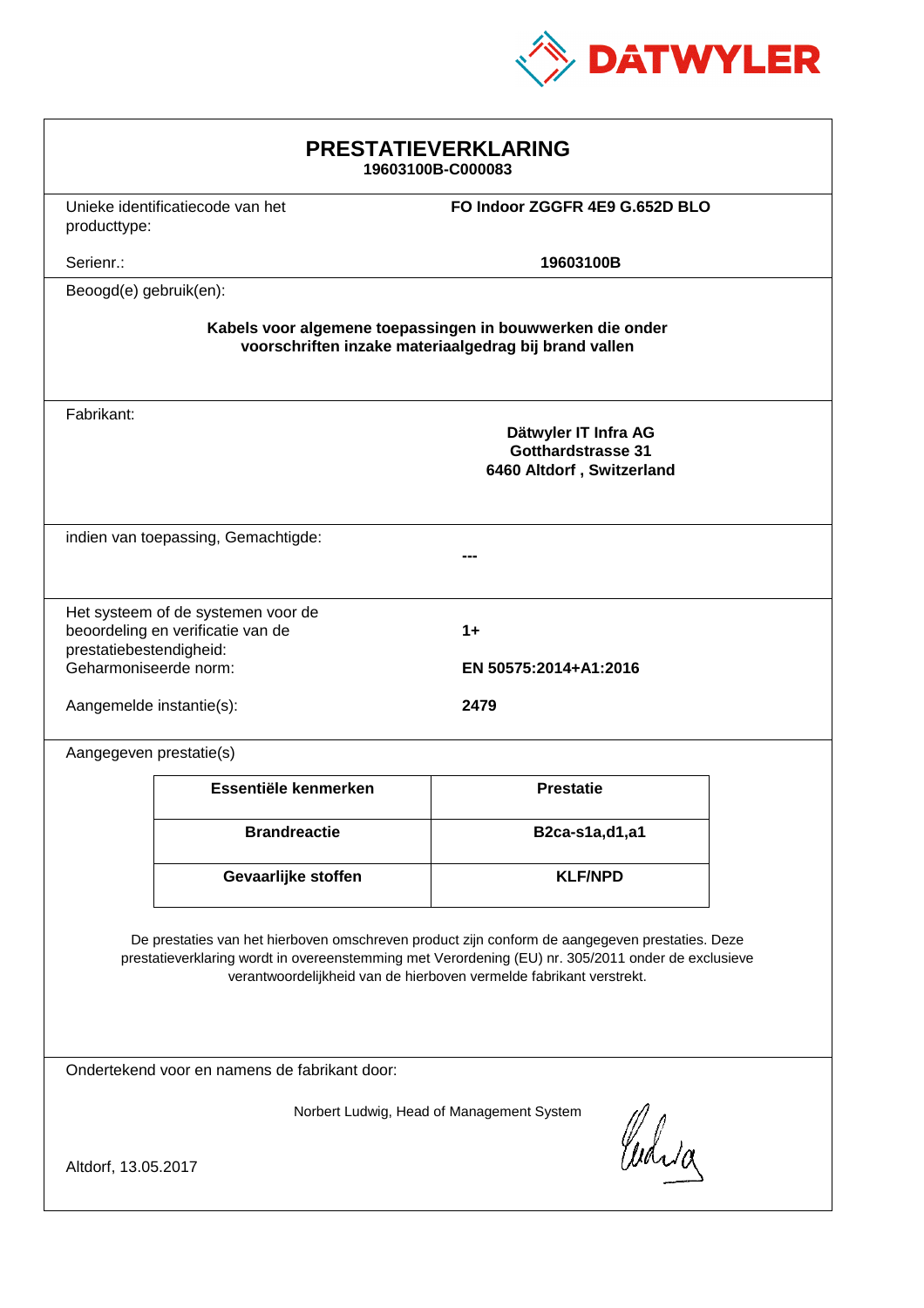

| DÉCLARATION DES PERFORMANCES<br>19603100B-C000083                                                                                                                                                                                                                |                                 |                                                                                |  |
|------------------------------------------------------------------------------------------------------------------------------------------------------------------------------------------------------------------------------------------------------------------|---------------------------------|--------------------------------------------------------------------------------|--|
| produit type:                                                                                                                                                                                                                                                    | Code d'identification unique du | FO Indoor ZGGFR 4E9 G.652D BLO                                                 |  |
| Numéro de série:                                                                                                                                                                                                                                                 |                                 | 19603100B                                                                      |  |
| Usage(s) prévu(s):                                                                                                                                                                                                                                               |                                 |                                                                                |  |
| Câble pour applications générales dans les ouvrages de construction soumis<br>aux exigences de réaction au feu                                                                                                                                                   |                                 |                                                                                |  |
| Fabricant:                                                                                                                                                                                                                                                       |                                 | Dätwyler IT Infra AG<br><b>Gotthardstrasse 31</b><br>6460 Altdorf, Switzerland |  |
| Le cas échéant, Mandataire                                                                                                                                                                                                                                       |                                 |                                                                                |  |
| Système(s) d'évaluation et de<br>vérification de la constance des<br>$1+$<br>performances:<br>Norme harmonisée:<br>EN 50575:2014+A1:2016<br>Organisme(s) notifié(s):                                                                                             |                                 |                                                                                |  |
|                                                                                                                                                                                                                                                                  | Performance(s) déclarée(s):     | 2479                                                                           |  |
|                                                                                                                                                                                                                                                                  | Caractéristique essentielle     | <b>Performance</b>                                                             |  |
|                                                                                                                                                                                                                                                                  | Réaction au feu                 | B2ca-s1a,d1,a1                                                                 |  |
|                                                                                                                                                                                                                                                                  | <b>Substances dangereuses</b>   | <b>KLF/NPD</b>                                                                 |  |
| Les performances du produit identifié ci-dessus sont conformes aux performances déclarées.<br>Conformément au règlement (UE) no 305/2011, la présente déclaration des performances est<br>établie sous la seule responsabilité du fabricant mentionné ci-dessus. |                                 |                                                                                |  |
| Signé pour le fabricant et en son nom par:                                                                                                                                                                                                                       |                                 |                                                                                |  |
| Norbert Ludwig, Head of Management System<br>Curia                                                                                                                                                                                                               |                                 |                                                                                |  |
| Altdorf, 13.05.2017                                                                                                                                                                                                                                              |                                 |                                                                                |  |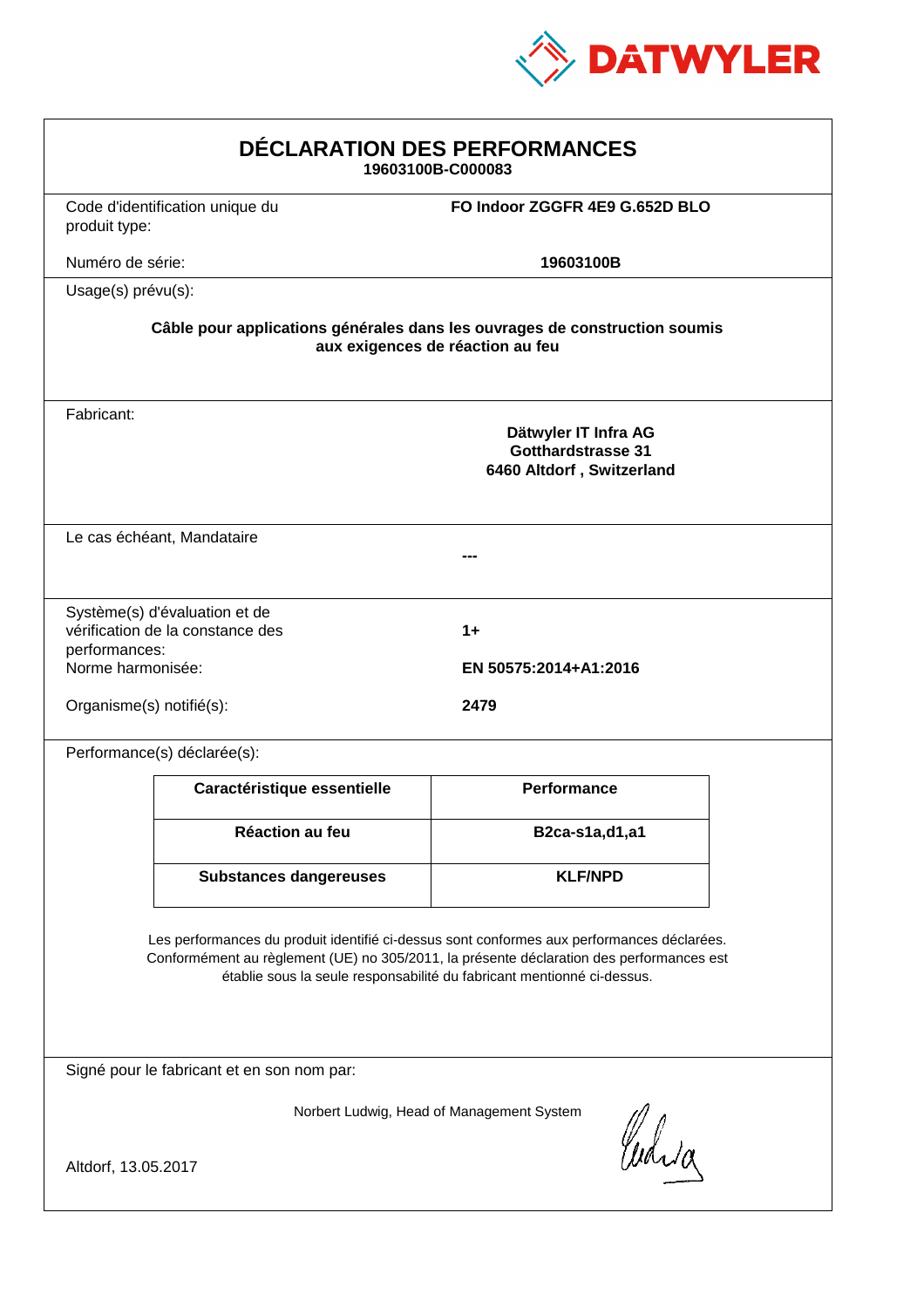

| <b>DECLARACIÓN DE PRESTACIONES</b><br>19603100B-C000083                                                                                                                                                                                                                                        |                                                                               |                                                                                |  |
|------------------------------------------------------------------------------------------------------------------------------------------------------------------------------------------------------------------------------------------------------------------------------------------------|-------------------------------------------------------------------------------|--------------------------------------------------------------------------------|--|
| producto tipo:                                                                                                                                                                                                                                                                                 | Código de identificación única del                                            | FO Indoor ZGGFR 4E9 G.652D BLO                                                 |  |
| Número de serie:                                                                                                                                                                                                                                                                               |                                                                               | 19603100B                                                                      |  |
| Usos previstos:                                                                                                                                                                                                                                                                                |                                                                               |                                                                                |  |
| Cable sujeto a requisitos de reacción al fuego para aplicaciones generales en obras<br>de construcción                                                                                                                                                                                         |                                                                               |                                                                                |  |
| Fabricante:                                                                                                                                                                                                                                                                                    |                                                                               | Dätwyler IT Infra AG<br><b>Gotthardstrasse 31</b><br>6460 Altdorf, Switzerland |  |
| En su caso, Representante autorizado:                                                                                                                                                                                                                                                          |                                                                               |                                                                                |  |
| (EVCP):<br>Norma armonizada:                                                                                                                                                                                                                                                                   | Sistemas de evaluación y verificación<br>de la constancia de las prestaciones | $1+$<br>EN 50575:2014+A1:2016                                                  |  |
| Organismos notificados:<br>2479                                                                                                                                                                                                                                                                |                                                                               |                                                                                |  |
|                                                                                                                                                                                                                                                                                                | Prestaciones declaradas:                                                      |                                                                                |  |
|                                                                                                                                                                                                                                                                                                | Característica esencial                                                       | <b>Prestaciones</b>                                                            |  |
|                                                                                                                                                                                                                                                                                                | Reacción al fuego                                                             | B2ca-s1a,d1,a1                                                                 |  |
|                                                                                                                                                                                                                                                                                                | Sustancias peligrosas                                                         | <b>KLF/NPD</b>                                                                 |  |
| Las prestaciones del producto identificado anteriormente son conformes con el conjunto de<br>prestaciones declaradas. La presente declaración de prestaciones se emite, de conformidad con<br>el Reglamento (UE) nº 305/2011, bajo la sola responsabilidad del fabricante arriba identificado. |                                                                               |                                                                                |  |
| Firmado por y en nombre del fabricante por:                                                                                                                                                                                                                                                    |                                                                               |                                                                                |  |
| Norbert Ludwig, Head of Management System<br>Curia                                                                                                                                                                                                                                             |                                                                               |                                                                                |  |
| Altdorf, 13.05.2017                                                                                                                                                                                                                                                                            |                                                                               |                                                                                |  |